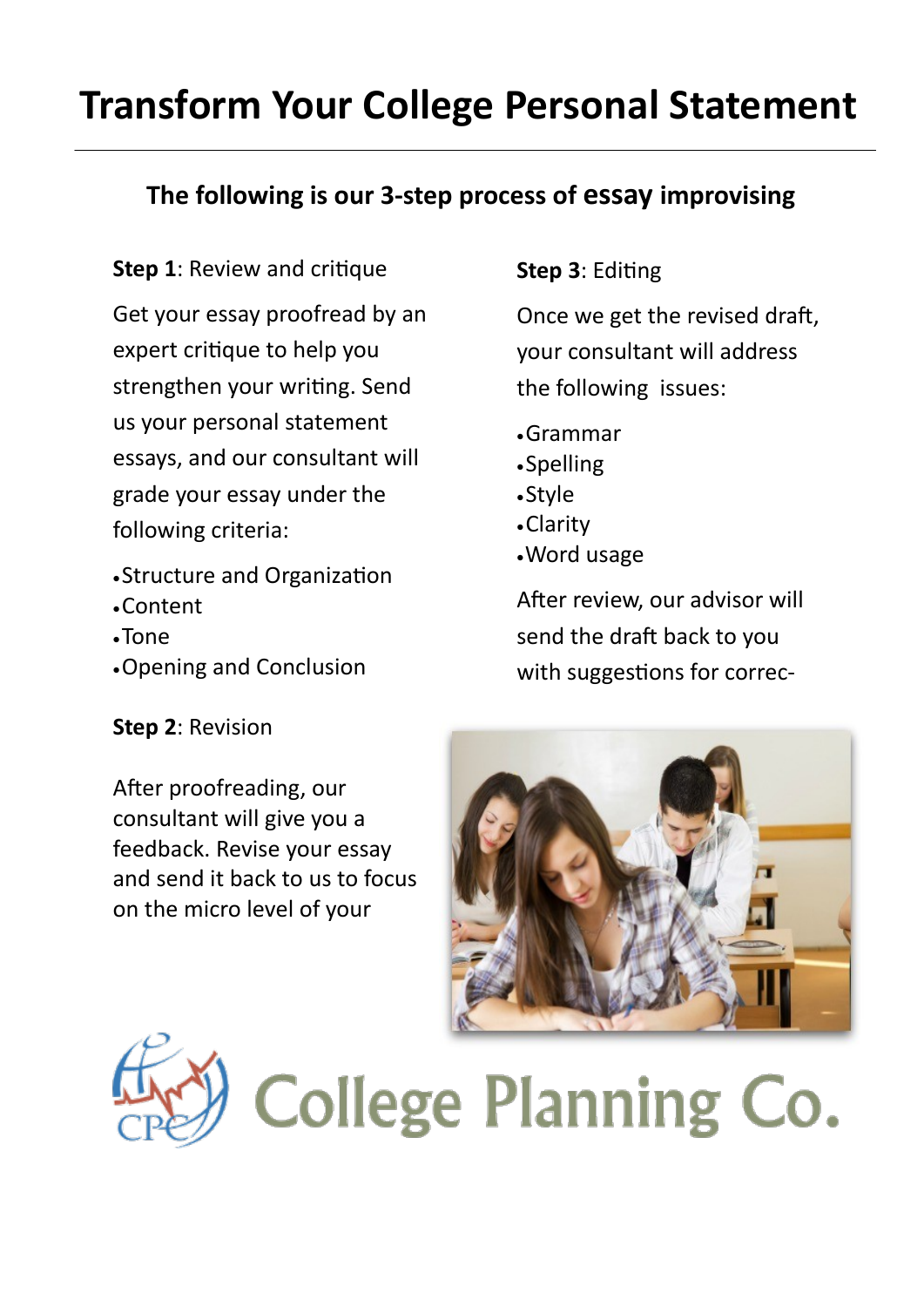## **Why Choose CPC? www. ACT-36.com**

 **www.collegepco.org**

With the increase in competition, application essays are more important than ever24 or 48-hour turnaround time... you decide

**Proven history** of helping thousands of students not only with their individual essay revision and editing, but also with financial aid, searching for scholarships and eligibility, and maximizing need– and merit based– aid, scholarships, tax savings.

We offer elite essay consultation for the lowest rates!

As experts of college planning, we understand what it takes to guide you to the next step.

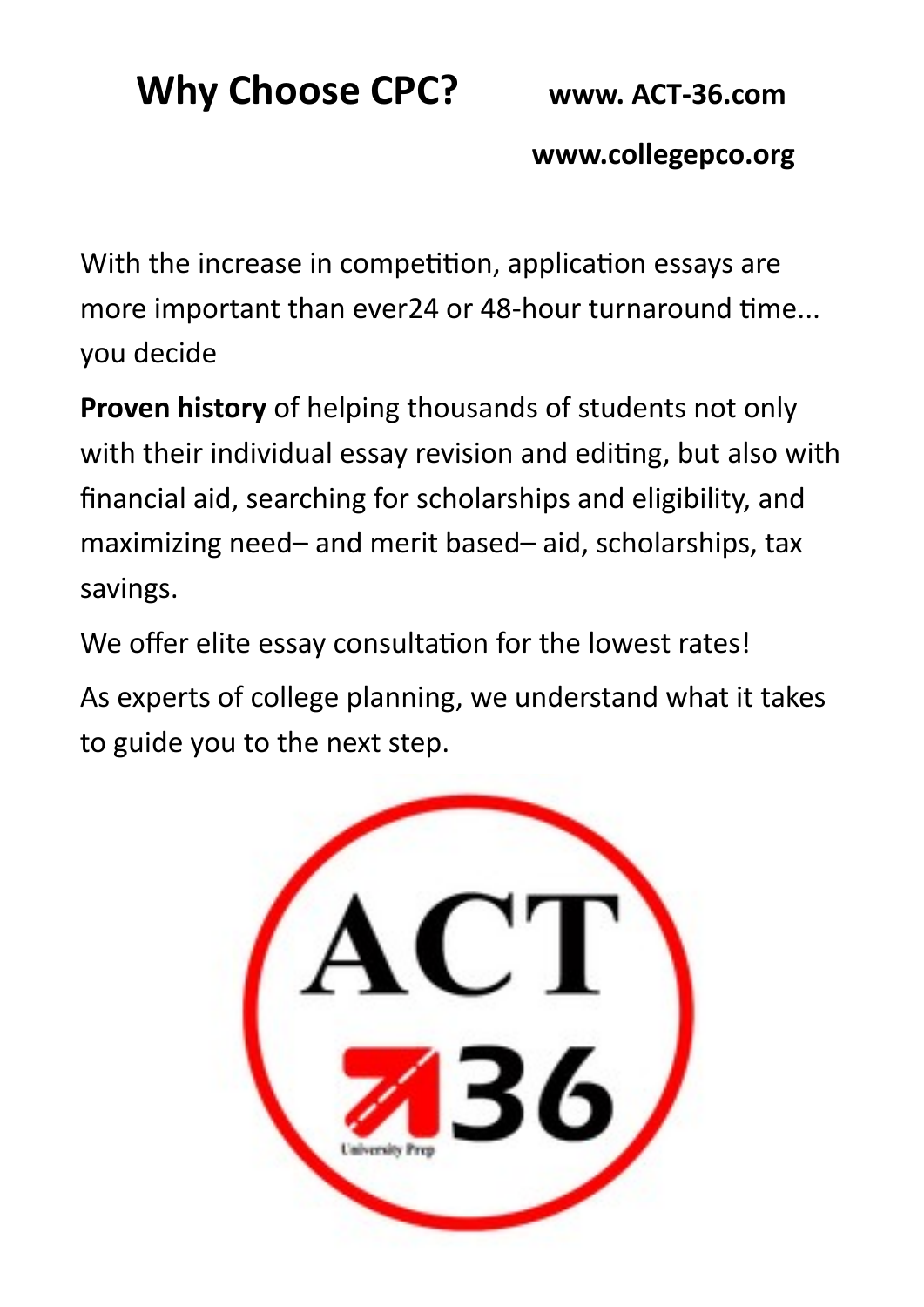College personal statements are one of the most important factors of your college application. Don't delay. Adopt our expert coaching today to improve your chances as a candidate.

## **Ready to get started?** Select the package that's best for you.

### Regular rates for two-business-day turnaround



### **Estimates**

Essay Brainstorming 1-2 hours Essay Review/Editing 0.5-2hours per essay Interview Coaching **1-2 hours** Waitlist Update 1-2 hours Re-applicant Analysis 1-2 hours

**College Planning Co. and ACT36 www.collegepco.org www.ACT-36.com**